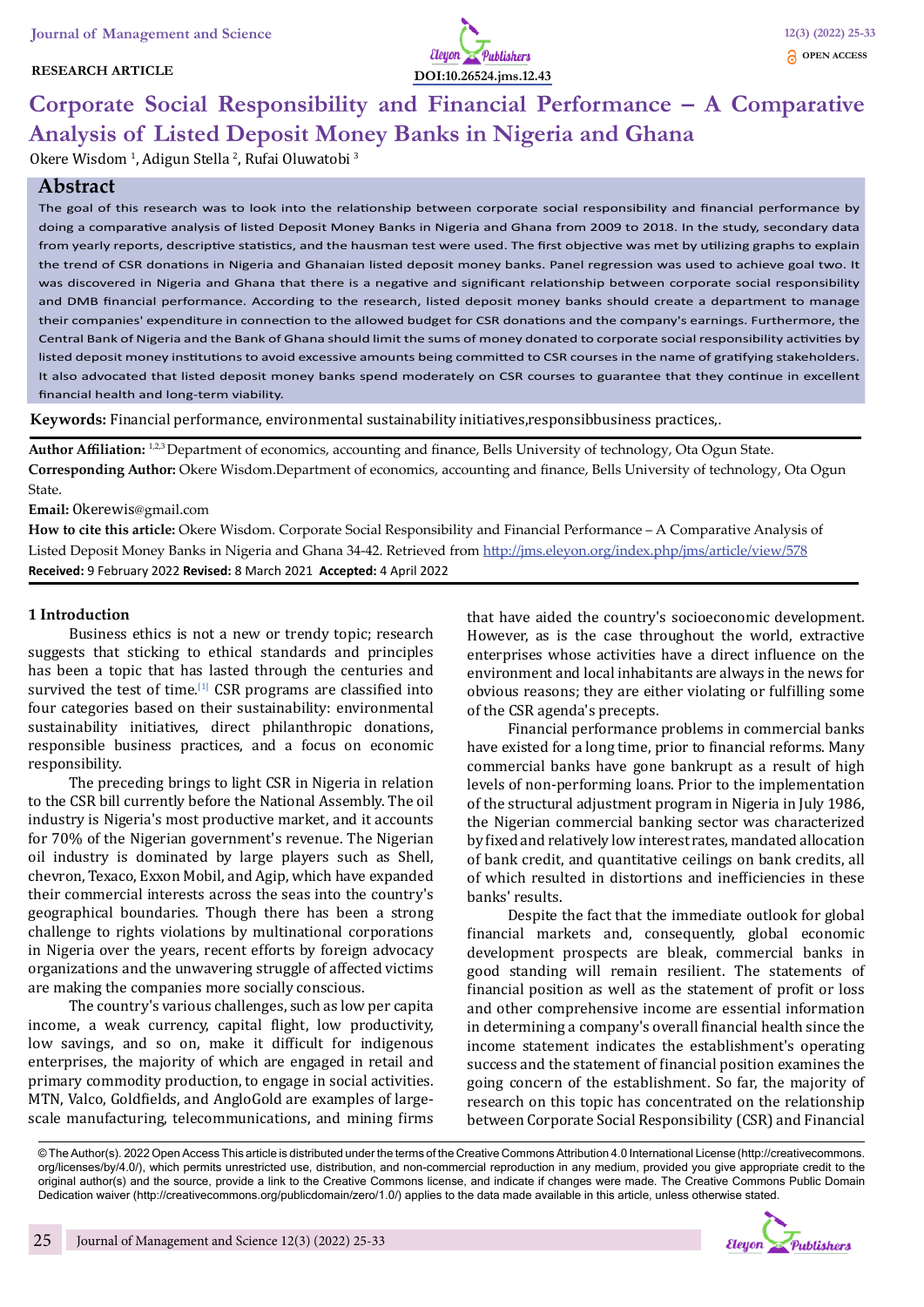Performance (FP). Many researchers discovered a favorable association between CSR and FP, including found an adverse effect.[1,2,3,4,5,6]

Furthermore, past investigations have revealed inconsistency in the literature as a source of concern. The main issue highlighted was a lack of comparison of outcomes from two developed countries, which became the focus of this paper, which analyzed the relationship between CSR and financial performance of Nigerian and Ghanaian listed money deposit banks.

# **2.0 Literature Review**

# **2.1 Conceptual Review**

# **2.1.1 Concepts of Corporate Social Responsibility**

The term "corporate social responsibility" (CSR) originally became widespread in the 1960s. It has since been extensively defined and applied indiscriminately to cover both legal and moral obligations.[7] When a company makes a financial commitment to its shareholders, it also makes a commitment to its customers, vendors, government, workers, and other stakeholders, as well as the environment. In terms of corporate social responsibility, companies should not pursue profit maximization arbitrarily, but should meet appropriate social responsibilities and obligations, as well as strike a balance between social responsibility and company growth. Scholars analyze social responsibility primarily from two perspectives. One of them is to investigate the motivations for filing social responsibility reports, such as supervisory and stakeholder incentive, as well as lower finance cost motivation.<sup>[8,9]</sup>

Scholars, on the other hand, discuss the repercussions of satisfying social responsibilities, which primarily refer to the relationship between social responsibilities and corporate success. The analysis of the two's relationship has yet to generate a conclusion. Participating in CSR initiatives allows corporations to make amends to society for the social and environmental harm caused by their operations. Analytical studies have used a variety of approaches to operationalize the notion of CSR, with one of the most coveted being the examination of the contents of annual reports. The purpose of this approach is to employ a grid of notation to determine the degree of societal information communication. Many studies have used credit rating agencies' credibility metrics to assess the level of involvement of societal companies.<sup>[10,11,12]</sup> These indices have frequently been used in research on the relationship between CSR and financial success. These measures, however, are not extremely theoretical. [13] Other studies have focused on questionnaire survey measures, which allow you to operationalize the three aspects of CSR by assessing items.

Measures that operationalize the Carroll  $[14]$  paradigm may fall into this group. It is also a show of gratitude to the host community. In reality, corporate institutions are social constructions that rely largely on society support to thrive. [15] Although businesses may engage in CSR activities to preserve society's support, the question here is whether CSR investment provides any financial benefits or is simply a drain on company cash.[16,17]

Despite the fact that research on CSR is extensive in advanced economies, evidence from developing countries is lacking. [18] In Nigeria, CSR research, in particular, is still in its infancy. As a result, the purpose of this study is to give new empirical evidence on the impact of CSR investment and disclosure on firm financial results from both the developed and developing world perspectives. According to [19], several CSR studies are conducted in advanced economies; thus, incorporating data from less developed countries could potentially contribute to improving current theories of corporate finance and corporate social responsibility.

# **2.1.2 Concept of Financial Performance**

Performance is a difficult concept to grasp in terms of meaning and calculation. It has been identified as the end result of operation, and the appropriate metric used to quantify corporate performance is thought to be dependent on the type of firm being evaluated and the goals to be achieved through that evaluation.<sup>[20.21]</sup> According to,<sup>[22]</sup> performance assessment systems are information systems that are used to measure both individual and organizational performance. Until recently, organizations depended on financial performance metrics to examine and evaluate the performance of their personnel. Market, accounting, and mixed variables can be used to assess firm success in terms of CSR. [23]

Market capitalisation is a market variable (MKTCAP). Return on equity (ROE), return on assets (ROA), return on investment (ROI), and return on capital utilised are all accounting factors (ROCE). Market Value Added is the mixed variable (MVA). Each of these variables is a reliable predictor. Profitability ratios are used to assess a company's overall profitability efficiency. According to, $[24]$  profitability ratios are calculated using either revenue or expenditure.[25] The ratios are intended to highlight a firm's profitability, managerial efficiency as measured by returns on capital used, and capital use intensity - the rate at which invested capital is turned over, according to the ratios. [26]

## **2.2 Theoretical Review**

There are other CSR assumptions, but in this study, the stakeholder hypothesis was used. Milton Friedman proposed the theory in 1984. The main idea of the stakeholder notion is a company re-definition. The definition, in general, focuses on what the firm should be and how it should be envisioned. The corporation, according to McWilliams, Siegel, & Wright, <a>[27]</a> in Fontaine, <a>[28]</a> should be viewed as a collection of stakeholders with the goal of managing their goals, needs, and points of view.

The introduction of CSR, according to Friedman  $[29]$ , is related to the agency dilemma, which denotes the interests of managers and shareholders. Similarly, he contended that poor CSR is caused by a conflict of interest between managers and stakeholders. If managers are profit-driven, he would believe that all profit is mine and all pollution is yours. This point satisfied me much too much. Managers who are profit-oriented have a conflict with their stakeholders, while managers who are stakeholder-oriented have no conflict and would like to invest in their stakeholders. CSR, according to Waddock and Graves  $[30]$  and Freeman  $[31]$ , has a significant relationship with the firm's financial efficiency. Jones [32] asserts that a corporation that conducts its business with cooperation and in the protection of stakeholders has a favorable effect on the firm's financial outcomes. Firms that defend their clients would enjoy a competitive advantage.

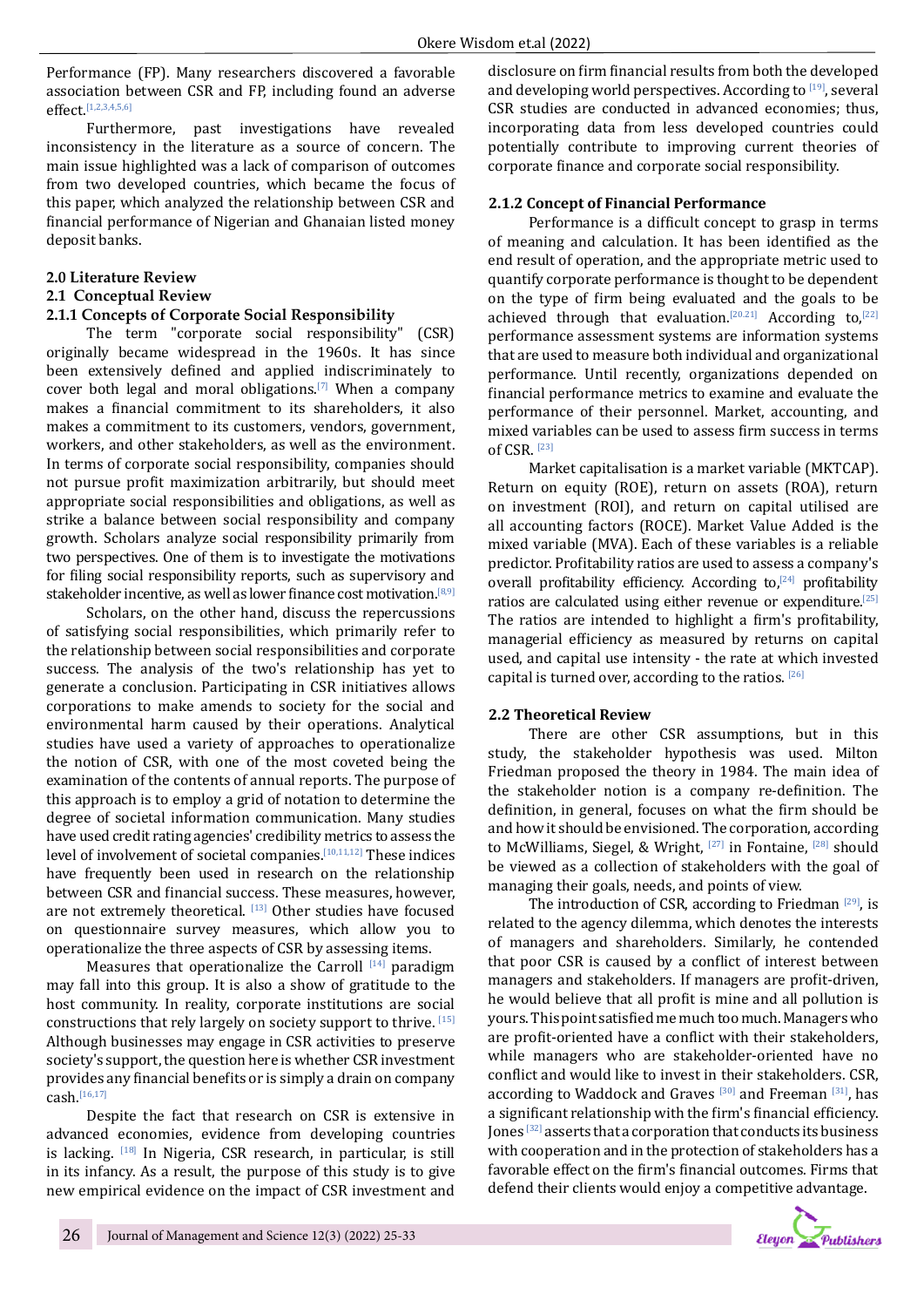#### **2.3 Empirical Review of Literature**

According to Kim, Kim, & Qian,[33] corporate social responsibility and financial performance have a positive relationship. According to Agyemang, & Ansong, CSR has a significant positive link with corporate credibility. This suggests that SMEs who engage in CSR activities have a good reputation. As a result, this finding is consistent with earlier research suggesting that corporate stakeholders' perceptions of a firm's CSR efforts are positively related to their assessment of the firm's credibility. Mwangi & Jerotich [34] Ryznar & Woody, 2014; Devie, Liman, Tarigan, & Jie, [35] Giannarakis, Konteos, Zafeiriou, & Partalidou,[36] Cherian, Umar, Thu, Nguyen-Trang, Sial, & Khuong,  $[37]$  are among the other scholars who feel that CSR has a favorable impact on financial performance.

According to Obafemi, Oluwabunmi, & Collins,[38] bank investments in CSR activities have a negative impact on their financial performance, implying that CSR investment depletes the banks' financial capital. Banks are unlikely to profit in proportion to the amount of money put in CSR operations. In fact, while CSR investment may provide certain non-financial benefits to banks, the financial gains may be insufficient to offset the cost of CSR investment. This study contradicts the findings of  $[39]$  who observed that CSR had a positive impact on the financial outcomes of a sample of Nigerian publicly traded companies. It does, however, correlate with the findings of Peng and Yang [40] who identified a negative relationship between CSR and financial success in Taiwanese firms. According to an increase in CSR activities by companies that paid little or no attention to CSR during their business planning stage will have a negative impact on the company's financial outcomes because it will diminish the company's income.

Firms with the finest CSR, on the other hand, will still have a positive link with their financial outcomes, but the impact on their financial position will be small. Furthermore, according to CSR has a negative impact on the success of exploitation operations. Furthermore, businesses with a favored social strategy are penalized and earn lower asset and equity capital profitability than other enterprises. CSR can compel a corporation to incur investment-generating costs that diminish profits. The influence of CSR on CFP has long been a source of worry for managers Cochran& Wood according to McCann (2020), Despite substantial empirical investigation into the essence of this link, there is no conclusive evidence in the empirical literature.

#### **3.0 Methodology**

Panel regression analysis was used in this study to explore the relationship between CSR and financial reports of Nigerian and Ghanaian listed deposit money banks. Because the variables' data were based on a certain time period and a large number of organizations, the Ex-post Facto design (after the fact) was chosen for this study. Furthermore, data exists, but little effort is made to control or change key independent elements, most likely due to the difficulty of manipulating these variables. Because the former influenced the latter prior to this timeframe, both the independent and dependent variables are included in this study and are observed concurrently. The study's findings were also presented in the form of tables utilizing descriptive analysis.

This study's population includes 25 Nigerian Stock Exchange-listed deposit money banks and ten Ghana Stock Exchange-listed deposit money banks. The banking sector is used because it is one of the most important sectors for the economy to function, and its significance as the "lifeblood" of economic activity, drawing deposits and lending to states and individuals, households and enterprises, cannot be overstated.

According to Balsely and Clover, it is usually recognized to use 10% of the population as the sample size in research studies because a sample size of 10% of the overall population has been widely recommended to begin a research activity. This was backed up by Ogolo, who went on to say that once the population is identified, a sample of at least 10% may be generated. The companies were chosen from a population of 25 deposit money banks registered on the Nigerian stock exchange floor in 2017 and ten listed banks in Ghana, with the premise that the sample taken reflects at least 10% of the whole population. The annual report for a total of 20 selected organizations was studied over a ten-year period.

Secondary data was used in this study. The files include annual reports and accounts from banks considered for this examination between 2009 and 2018. The time chosen is impacted by the availability of data.

#### **3.1 Measurement of Variables**

Dependent Variables Financial performance Return on Assets (ROA): (Net Profit after tax × 100) totala ssets

Bashir, Hassan & Cheema and others employed ROA as a dependent variable. This displays the administration's true efficacy in utilizing the total asset to generate a return on investment. This reflects the actual earnings generated by each asset unit. It is the most precise approach of determining profitability.

#### **3.1.1 Independent Variables Corporate Social Responsibility**

This is estimated using the natural logarithm of the sampled firms' CSR expenditures.

#### **3.1.2 Control Variables**

Firm size is calculated using the natural logarithm of total assets.

Leverage is calculated by dividing debt by total assets.

#### **3.2 Model Specifications**

To assess the validity of the hypothesis in relation to the relationship amid CSR and financial performance of listed banks on the Nigerian Stock Exchange and in Ghana, a modified adaptation of Duke and Kanpang's econometric model was employed in this study. As a result, the Duke and Kanpang Econometric model is depicted as follows:

CENPERF = X1WASTMGTCOS + X2POLLABATCOS+ X3SOCICOS + X4FINESPENCOS + μt

Where:

CORPERF denotes the overall output of the firm as a consequence of Social Responsibility-related expenses. WASTMGTCOS denotes the annual cost of waste

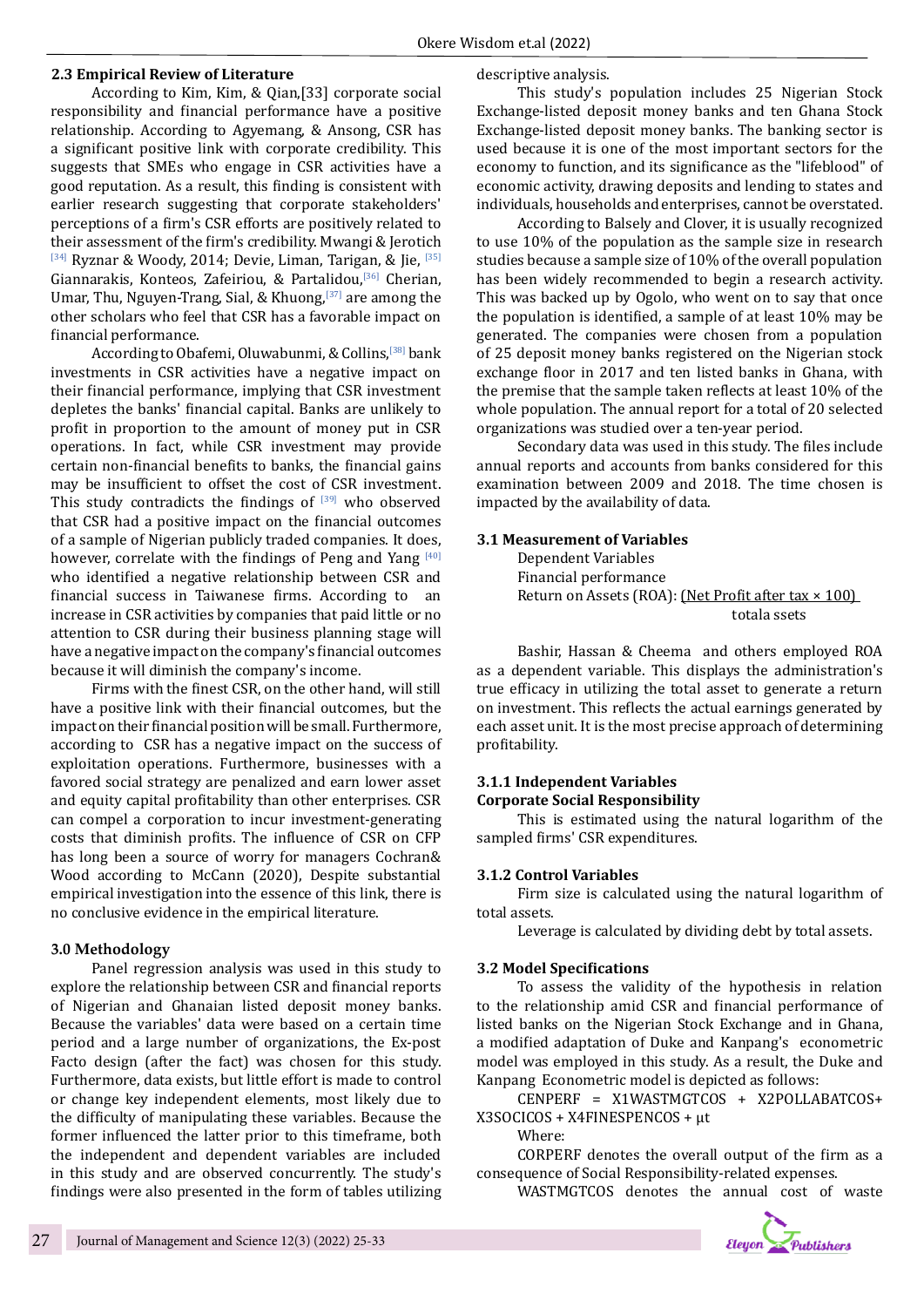management.

POLLABATCOS is an acronym that stands for the annual cost of emissions abatement.

SOCICOS denotes the annual social expense borne by businesses.

FINESPENCOS is the annual expense paid by businesses for environmental fines and penalties.

μt is the error term for the model

X1, X2, X3 and X4 are the coefficient of the social responsibility cost elements in the model.

Because the study encompassed a wide range of environmental investments and performance proxies, the aforementioned model was modified to investigate the relationship between the dependent variable (financial performance) and two or more regressors or independent variables (CSR expenditures, firm size and leverage). As a result, we created a fundamental definitional paradigm that will serve as the foundation for our future study. This appears to be the model:

Perf= f (CSR expenditures, firm size and leverage) …….. eq (1)

ROAit = β0it + β1CSRit + β2FSIZEit + β3LEVit + μit…………. eq (2)

Where ROA= Returns on assets

CSR= corporate social responsibility expenditures

FSIZE= firm size

LEV= leverage

μt is the error term that captures other explanatory variables that were not specifically captured in the model.

β0 is the intercept of the regression.

β1, β2, β3 and β4 are the coefficients of the regression.

3.3 Data Analysis Method

This investigation's data was examined using descriptive statistics and panel ordinary least square regression. The methodology for panel data is based on a combination of time series and cross-sectional data. It is important in determining the predictability of independent variables on the dependent variable. Longitudinal data and repeated steps are two more terms for the previously mentioned type of data.

## **3.4 Apriori Expectation**

The priori is such that β1, β2, β3, >0. This means that the explanatory variables (β1CSR, β2FSIZE, and β3LEV) and the dependent variable have a positive association. The correlation coefficient's magnitude will assist us in explaining the various levels of relationship between the explanatory factors.

## **4.0 Data Analysis and Interpretation**

#### **4.1 Descriptive statistics**

In this section descriptive analysis is organized among ten listed Deposit Money Banks in Nigeria and ten listed deposit money bank in Ghana.

Descriptive statistics of the dependent variable (bank performance), independent variables (CSR expenditures), and control variables were conducted on the 100 observations in table 1.0 to determine the data distribution, mean, and variances (Table 1.0). According to descriptive statistics, the average ROA for the entire study is 0.011400, with maximum and minimum values of 0.11 and -0.23, respectively. 0.0324 was the standard deviation. This demonstrates the consistency with which ROA was found among the banks under consideration.

The CSR has a mean of 8.1519 points, a maximum of 9.78 points, a minimum of 5.89 points, and a standard deviation of 0.74 points.

The investigation demonstrates that the standard deviation values are close to zero, indicating that the mean values are stable and the sample is not volatile. CSR also has a standard deviation of 0.74, which is less than one, indicating that it has a negative but significant impact on the study model.

On the 73 observations reported in table 1.1, descriptive statistics of the dependent variable (bank performance), independent variables (CSR expenditures), and control variables were also performed to analyze the data distribution, mean, and variances (Table 1.1). ). The results of the analysis show that the standard deviation values are close to zero, indicating that the mean values are steady and the sample is not volatile. CSR also has a standard deviation less than one, indicating that it has a negative yet significant impact on the study model.

#### **4.2 Correlative matrix**

Table 3.1

The table above depicts the relationship between the researched factors used to capture CSR and the financial results of Nigerian and Ghanaian deposit money banks. The goal of the correlation analysis was to find out if there was a lot of intercorrelation between the independent variables. Wisdom, Lawrence, Akindele, & Muideen, propose a correlation of less than 80% to show the absence of substantial intercorrelation. According to the matrix above, the largest correlation between the independent variables is 17 percent in Nigeria for LEV and FSIZE and 27 percent in Ghana for FSIZE and CSR.

correlated Random Effects - Hausman Test (GHANA)

## **4.4 panel regression**

The Hausman test was used to determine which model best fits the panel regression. If the P-value is statistically significant, a fixed effect model should be used, according to the criterion. Use a random effect model if the P-value is not statistically significant. Furthermore, the P-value (0.5059) in Nigeria is greater than 5%. As a result, for this regression investigation, a fixed effect model was adopted. In Ghana, the P-value (0.0322) of 5% is meaningless. As a result, we employed a model with random effects.

#### **4.4.1 Discussion of Panel Regression Results**

i. The research looked into the connection between corporate social responsibility and the financial results of Nigerian and Ghanaian deposit money institutions. ROA was used to define the dependent variable, while the natural logarithm of CSR expenditure was used to determine the independent variable.

ii. The coefficient of determination, R-squared, for Nigeria is 0.55 (55 percent), whereas the modified R-squared, which accounts for all independent variables, is 0.49. (49%) This demonstrates that the independent variables describe 49% of the dependent variable, while the remaining 51% is subject to influences not captured by this study. The F-statistic is positive (8.992898), showing that the model is fit, and this is supported by the likelihood of the f-statistic, which is significant at 1%, 5%, and 10%. The result of 2.13 for the Durbin Watson statistics suggests that there is no evidence of autocorrelation in the parameter estimates. There is a negative significant connection between corporate social responsibility (LEV, FSIZE) and corporate financial performance of Nigerian deposit money institutions, according to the data.

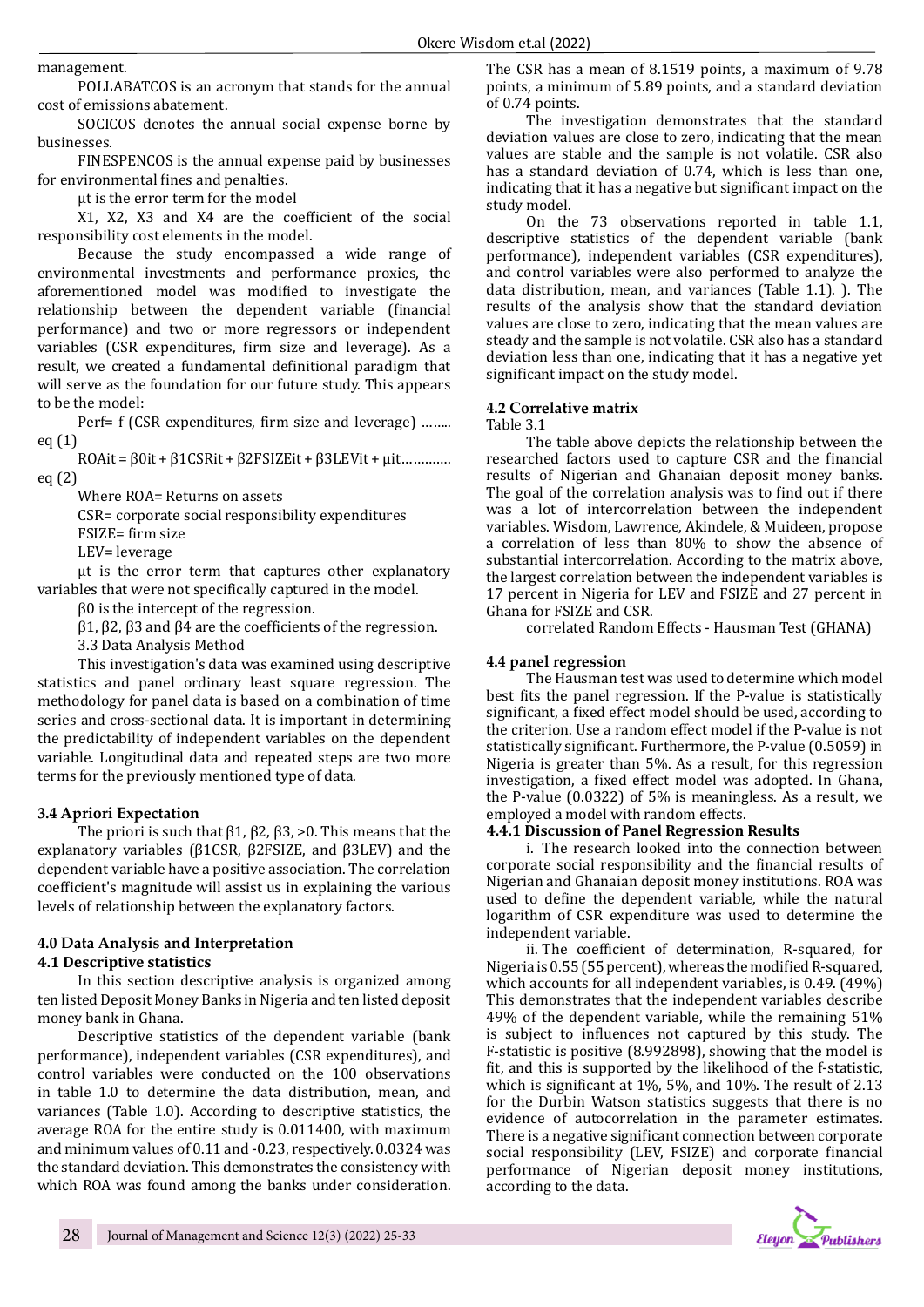# **Table 1.1- NIGERIA**

|                 | <b>ROA</b><br><b>CSR</b><br><b>FSIZE</b> |             |             | <b>LEV</b> |  |
|-----------------|------------------------------------------|-------------|-------------|------------|--|
| Mean            | 0.011400                                 | 8.151908    | 7.982234    | 0.882915   |  |
| Median          | 0.010000                                 | 8.299407    | 8.674431    | 0.875139   |  |
| Maximum         | 0.110000                                 | 9.777209    | 9.694970    | 1.378108   |  |
| Minimum         | $-0.230000$                              | 5.888741    | 5.652619    | 0.057880   |  |
| Std. Dev.       | 0.032412                                 | 0.738608    | 1.328949    | 0.129002   |  |
| <b>Skewness</b> | $-3.982922$                              | $-0.553727$ | $-0.430355$ | -1.935936  |  |
| Kurtosis        | 33.31925                                 | 3.407144    | 1.464352    | 20.03725   |  |
| Jarque-Bera     | 4094.632                                 | 5.800912    | 12.91265    | 1271.914   |  |
| Probability     | 0.000000                                 | 0.054998    | 0.001571    | 0.000000   |  |
| Sum             | 1.140000                                 | 815.1908    | 798.2234    | 88.29146   |  |
| Sum sq. Dev.    | 0.104004                                 | 54.00863    | 174.8444    | 1.647499   |  |
| observations    | 100                                      | 100         | 100         | 100        |  |

|              | <b>ROA</b>  | <b>CSR</b><br><b>FSIZE</b> |             | <b>LEV</b>  |  |
|--------------|-------------|----------------------------|-------------|-------------|--|
| Mean         | 0.025342    | 4.936941                   | 6.225051    | 0.851864    |  |
| Median       | 0.030000    | 5.250083                   | 6.278195    | 0.851545    |  |
| Maximum      | 0.070000    | 6.407731                   | 6.847465    | 0.945368    |  |
| Minimum      | $-0.040000$ | 2.657056                   | 5.416809    | 0.647878    |  |
| Std. Dev.    | 0.020144    | 0.915172                   | 0.351830    | 0.047400    |  |
| Skewness     | $-0.681607$ | $-1.184660$                | $-0.446276$ | $-1.630044$ |  |
| Kurtosis     | 4.246999    | 3.437236                   | 2.309673    | 9.147367    |  |
| Jarque-Bera  | 10.38230    | 17.65643                   | 3.872656    | 147.2723    |  |
| Probability  | 0.005566    | 0.000147                   | 0.144233    | 0.000000    |  |
| Sum          | 1.850000    | 360.3967                   | 454.4287    | 62.18604    |  |
| Sum Sq. Dev. | 0.029216    | 60.30289                   | 8.912454    | 0.161764    |  |
| observation  | 73          | 73                         | 73          | 73          |  |

# **Table 2.1 – Ghana**

| <b>NIGERIA</b> | <b>ROA</b>  | <b>CSR</b> | <b>FSIZE</b> | <b>LEV</b>  |  |
|----------------|-------------|------------|--------------|-------------|--|
| <b>ROA</b>     | 1.000000    | 0.182976   | 0.156887     | $-0.079475$ |  |
| <b>CSR</b>     | 0.182976    | 1.000000   | 0.149202     | 0.093373    |  |
| <b>FSIZE</b>   | 0.156887    | 0.149202   | 1.000000     | 0.179629    |  |
| <b>LEV</b>     | $-0.079475$ | 0.093373   | 0.179629     | 1.000000    |  |
| <b>GHANA</b>   | <b>ROA</b>  | <b>CSR</b> | <b>FSIZE</b> | <b>LEV</b>  |  |
| <b>ROA</b>     | 1.000000    | 0.179352   | 0.092697     | $-0.236428$ |  |
| <b>CSR</b>     | 0.179352    | 1.000000   | 0.274070     | 0.111337    |  |
| <b>FSIZE</b>   | 0.092697    | 0.274070   | 1.000000     | 0.177076    |  |
| <b>LEV</b>     | $-0.236428$ | 0.111337   | 0.177076     | 1.000000    |  |

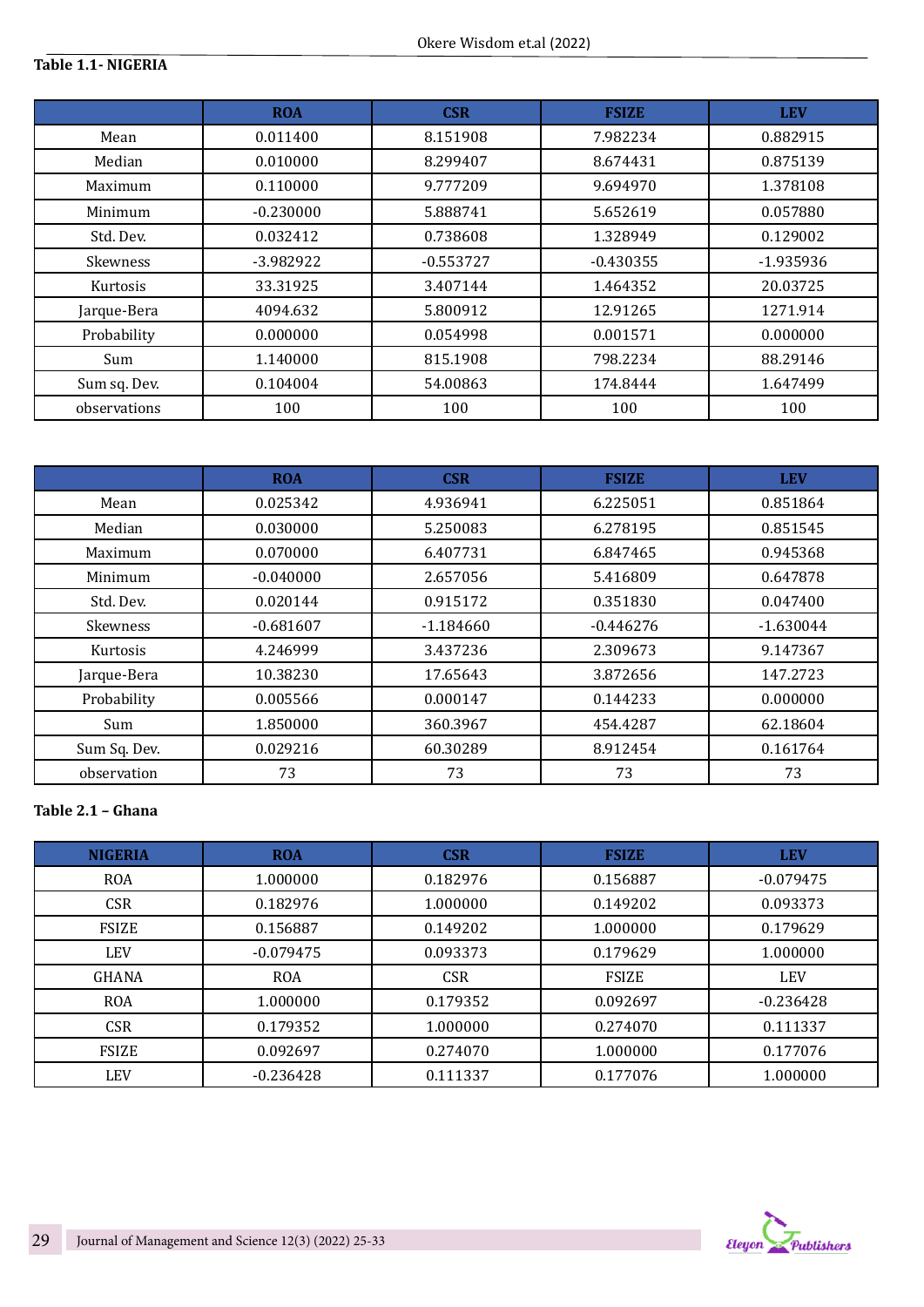# **4.4 panel regression Correlated Random Effects - Hausman Test (NIGERIA) Equation: Untitled**

| <b>Test cross-section random effects</b> |                   |              |        |  |  |  |
|------------------------------------------|-------------------|--------------|--------|--|--|--|
| <b>Test Summary</b>                      | Chi-Sq. Statistic | Chi-Sq. d.f. | Prob.  |  |  |  |
| I Cross-section random                   | 2.334692          |              | 0.5059 |  |  |  |

| <b>Equation: Untitled</b>                |                   |              |        |  |  |  |
|------------------------------------------|-------------------|--------------|--------|--|--|--|
| <b>Test cross-section random effects</b> |                   |              |        |  |  |  |
| Test Summary                             | Chi-Sq. Statistic | Chi-Sq. d.f. | Prob.  |  |  |  |
| l Cross-section random                   | 8.790871          |              | በ በ322 |  |  |  |

# **Regression table**

| <b>NIG</b>       |          |            |          | <b>GHA</b> |                   |          |            |          |       |
|------------------|----------|------------|----------|------------|-------------------|----------|------------|----------|-------|
| Var              | Coeff    | Std. Error | t-Stat   | Prob       | Var               | Coeff    | Std. Error | t-Sta    | Prob. |
| <b>CSR</b>       | $-0.002$ | 0.002      | $-1.061$ | 0.29       | <b>CSR</b>        | $-0.008$ | 0.003      | $-2.601$ | 0.01  |
| <b>FSIZE</b>     | 0.008    | 0.003      | 2.243    | 0.02       | <b>FSIZE</b>      | 0.016    | 0.005      | 3.189    | 0.00  |
| <b>LEV</b>       | 0.004    | 0.011      | 0.435    | 0.66       | <b>LEV</b>        | $-0.088$ | 0.047      | $-1.875$ | 0.06  |
| C                | $-0.038$ | 0.033      | $-1.161$ | 0.24       | C                 | 0.039    | 0.047      | 0.841    | 0.40  |
|                  | NIG      | GHA        |          |            |                   | NIG      | GHA        |          |       |
| R-square         | 0.553    | 0.354      |          |            | Mean<br>depend va | 0.038    | 0.037      |          |       |
| Adj R-squ        | 0.492    | 0.250      |          |            | S.D dep<br>var    | 0.046    | 0.033      |          |       |
| S.E.ofregr       | 0.029    | 0.018      |          |            |                   | 0.077    | 0.020      |          |       |
| F-statistic      | 8.992    | 3.405      |          |            | Durbin-<br>Wat    | 2.127    | 1.457      |          |       |
| Prob<br>(F-stat) | 0.000    | 0.001      |          |            |                   |          |            |          |       |

CSR was likewise found to have a substantial (-0.002117) but negative (-0.002117) connection with ROA. This suggests that for every unit increase in CSR, the production (ROA) of the tested enterprises reduces by 0.2 percent. This implies that the more corporations engage in CSR, the lower their profits. We may conclude that there is no significant association between corporate social responsibility and financial performance of Nigerian deposit money banks based on the significant likelihood value of -3 percent.

ROA was discovered to have a significant (0.008488) positive connection with FSIZE. This is further backup based on the reality that for every growth in firm size, the profitability of Nigerian Deposit Money Banks rises by 0.8 percent. This demonstrates that the bigger the firm's potential and goodwill, the larger the impact of their social responsibility, therefore promoting the firm and resulting in positive profitability benefits. The study's control variables were the LEV and FSIZE. ROA has a considerable positive association with both LEV and FSIZE.

iii.When the connection between corporate social responsibility and financial performance of Deposit Money Banks in Ghana is examined, the R-squared is 0.3545 (35%)

and the modified R-Squared is 0.2504 (25%), indicating that changes in the independent variables can explain 25% of changes in the dependent variable (FSIZE & LEV). The F-statistic is positive (3.4059), showing that the model is fit, and this is supported by the likelihood of the f-statistic, which is meaningful at 1%, 5%, and 10%. The Durbin Watson statistics value of 1.45 suggests that the parameter estimations are free of autocorrelation. The data indicate a strong link between corporate social responsibility (LEV, FSIZE) and the financial success of Ghanaian deposit money institutions. CSR has a significant (-0.008) but negative (-0.008) connection with ROA. This implies that the more corporations engage in CSR, the lower their profits. This means that an adverse substantial association between corporate social responsibility and Ghanaian deposit money bank financial results exist.

ROA was found to have a positive (0.01) and meaningful relationship with FSIZE. This illustrates that the greater the firm's potential and goodwill, the greater the effect their social responsibility would have, thus promoting the firm and bringing about positive profitability results. The LEV and FSIZE were used as the study's control variables. Both LEV and FSIZE have a significant positive relationship with ROA.

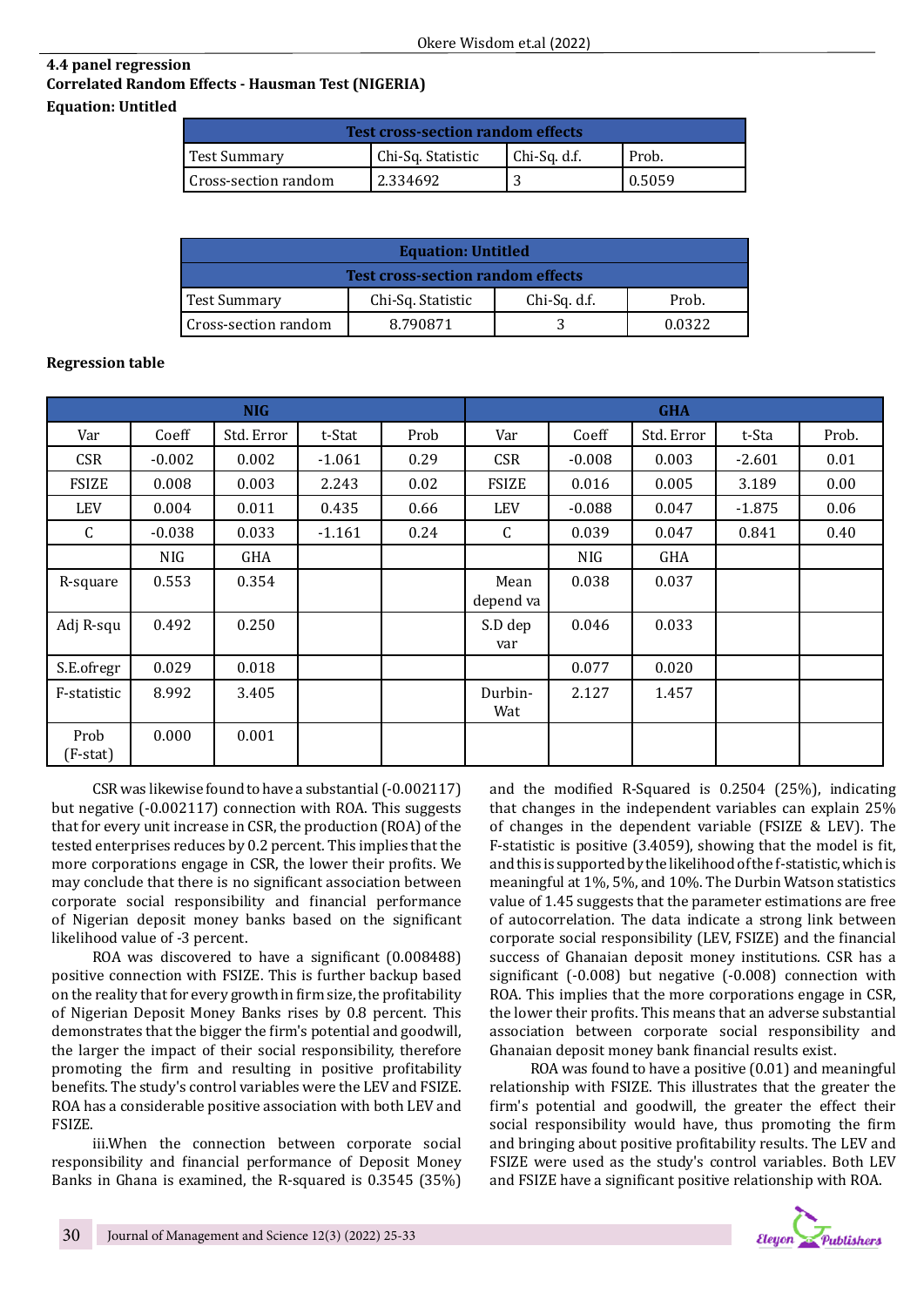#### **4.5 Discussion of Findings**

The study's goal was to look into the relationship between corporate social responsibility and financial results of Nigerian and Ghanaian listed deposit money banks. As a result, the article set out to conduct a comparative examination of Nigerian listed deposit banks and Ghanaian listed deposit money banks, as well as how these measures effect their financial outcomes.

To accomplish this purpose, the study began with a 10 year trend examination of the corporate social responsibility activities of Nigerian and Ghanaian listed deposit money banks. Listed Deposit Money Banks in Nigeria spend more on CSR efforts than their Ghanaian counterparts, according to the trend research. The majority of Ghanaian listed Deposit Money Banks used for this study failed to cross the one billion naira mark for CSR donations after converting cedis to naira, whereas the majority of Nigerian listed Deposit Money Banks consistently spent over one billion naira in CSR donations over the years, with some banks crossing the one billion mark, including UBA Nigeria and Zenith Bank Nigeria, with UBA being the highest.

This illustrates the breadth of corporate social responsibility initiatives in both countries' banking industries, with the level of CSR donations indicating that listed Deposit Money Banks in Nigeria participated in more CSR activities than their Ghanaian counterparts.

The study's goal was to look into the effect of CSR on the financial performance of Deposit Money Banks in Nigeria and Ghana. To achieve this goal, the panel least square regression analysis approach was used to evaluate the impact of corporate social responsibility expenditure on the financial results of listed Deposit Money Banks in Nigeria and Ghana. CSR donations were used to represent the amount of money spent on corporate social responsibility by each Deposit Money Bank in Nigeria and Ghana, while return on asset was used to reflect each Deposit Money Bank in Nigeria and Ghana's financial performance. The study was carried out using EViews 10.0. The study's findings indicate that there is no substantial relationship between corporate social responsibility and the financial performance of Nigerian deposit money banks.

This conclusion runs counter to our earlier assumptions, which predicted a positive relationship between corporate social responsibility and the financial performance of Nigerian deposit money institutions. This study, on the other hand, demonstrates unequivocally that the corporate social responsibility programs of Nigeria's listed deposit money banks have no noticeable impact on their financial success. This is not surprising given that in their report on the relationship between CSR practice and financial performance of Nairobi Securities Exchange firms listed in the manufacturing, building, and allied market, Mwangi, & Jerotich (2013), discovered an insignificant positive relationship between CSR and financial financial performance. Furthermore, Obafemi, Oluwabunmi, and Collins (2018) provide additional insight into why there may be a negligible relationship between CSR and financial results, noting in their analysis of the effects of CSR investment and disclosure on corporate financial performance that CSR investment without due disclosure has little to no impact on corporate financial performance.

As a consequence, even though these companies engaged in CSR activities, their activities may not have been fully disclosed in their financial statements or annual reports, which may explain why our findings contradict our a priori assumptions. However, the results contradict the majority of CSR and financial efficiency reports, such as (Kim, Kim, & Qian, (2018); Feng, Wang, & Kreuze, (2017); Okegbe, & Egbunike, (2016).

The study's findings demonstrated a significant unfavorable relationship between corporate social relationship between corporate social responsibility and deposit money bank financial performance in Nigeria and Ghana. This conclusion also runs counter to our earlier assumptions, which predicted a positive relationship between corporate social responsibility and the financial performance of Nigerian and Ghanaian deposit money banks.

This conclusion, however, implies that participation in corporate social responsibility initiatives by Nigerian and Ghanaian listed deposit money banks may have a negative influence on firm financial results if not adequately managed and monitored. This finding is similar with previous findings, such as those of Elouidani, & Zoubir. (2015), who revealed that CSR had a negative as well as a considerable impact on the financial output of Casablanca-listed firms. To back this up, Cherian, Umar, Thu, Nguyen-Trang, Sial, & Khuong, (2019), revealed a significant inverse association between Indian firm success and CSR initiatives. As a result, this data suggests that continued participation in CSR practices will result in poor financial performance in both the Nigerian and Ghanaian banking industries.

According to the stakeholder concept, directors must ensure that the interests of all stakeholders are maximized; nevertheless, according to the findings of this study, CSR engagement has a detrimental impact on financial performance. As a result, seeking to defend the interests of all stakeholders is unprofitable and puts the company in jeopardy. That is, banks do not engage in CSR.

#### **5.0 Findings, Conclusion, and Recommendations**

The study's main goal was to assess the relationship between CSR and financial performance of Nigerian and Ghanaian listed deposit banks. This study discovered a negative significant relationship between the CSR actions of Nigerian and Ghanaian listed deposit money banks and their financial success. That is to suggest:

i. Regulation redistributes wealth; ii. Since regulators (legislators) want to stay in office, legislation is often written to maximize political support; and iii. Interest groups compete by providing political support in return for favorable legislation.

ii. The government seeks regulation in order to avoid or correct substantial social or consumer damage caused by market imperfections, and to ultimately improve economic performance in the market (Pigou, 1932).

iii.A corporation's financial output is inextricably linked to the happiness of multiple stakeholders other than its shareholders ().

The CSR activities of Nigerian and Ghanaian listed deposit money banks have a negative significant link with their financial success.

When it comes to the impact on society, there is no doubt about the importance of corporate social responsibility. However, there is a concern that banks will overspend due to increased demand for corporate social responsibility initiatives from neighboring communities and the investing community. Such pressure can have a substantial influence on a company's financial health, particularly in the banking business. The

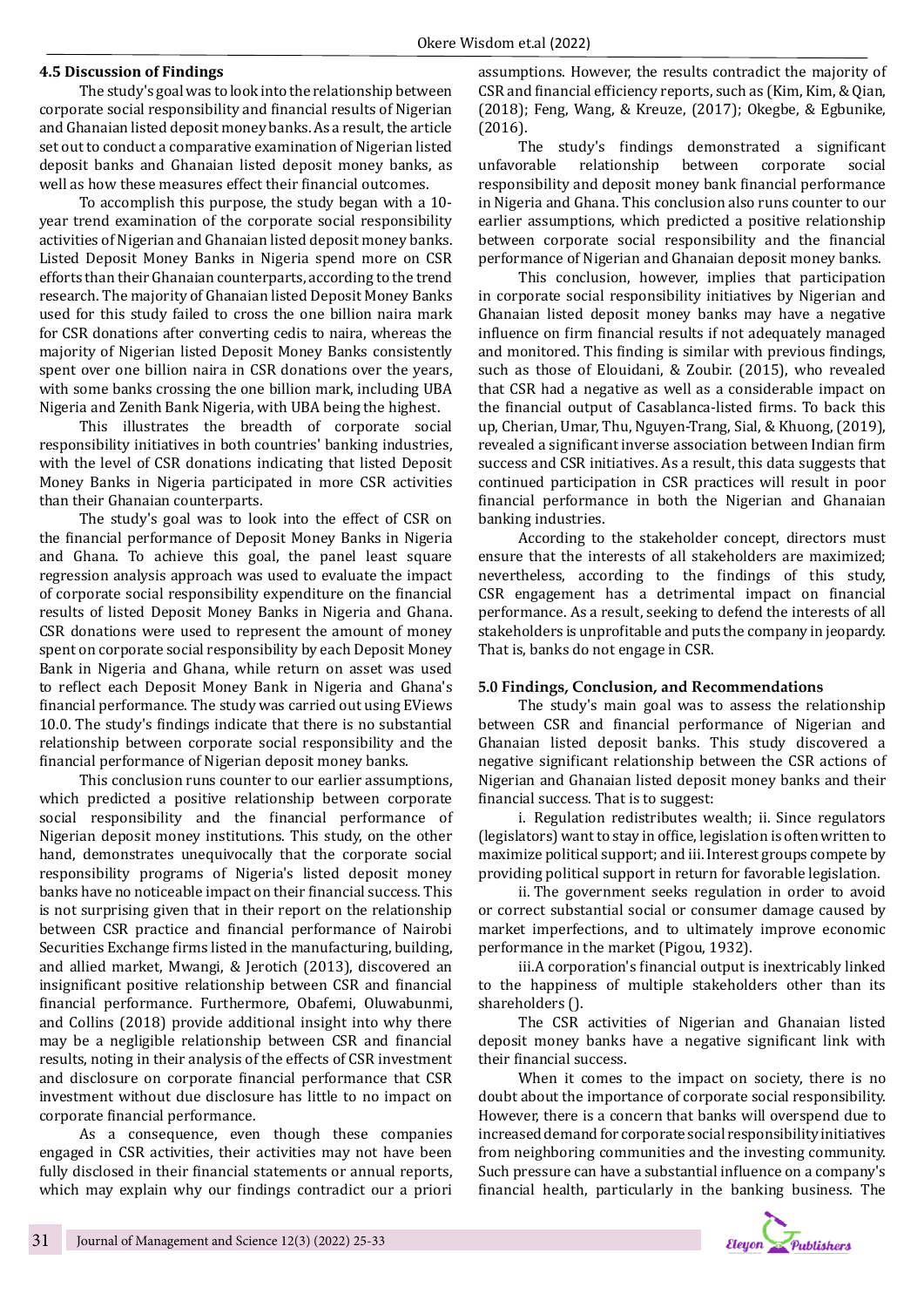report's findings indicate a negative relationship between corporate social responsibility contributions and the competence of publicly traded deposit money banks. As a result, in conclusion, listed deposit money banks should exercise prudence while participating in CSR activities so that they do not invest financial capital in a way that undermines the organization's long-term financial well-being.

The following factors should be considered to promote corporate social responsibility reporting.

i. In publicly traded banks, a department should be established to track the expenditures of their companies in relation to the allocated budget for CSR donations and the company's revenue.

ii. The Central Bank of Nigeria and the Bank of Ghana should control the sums of money donated to corporate social responsibility activities by listed deposit money banks in order to prevent disproportionate amounts from being committed to CSR courses in the name of satisfying investors.

iii.Listed deposit money banks should invest moderately on CSR courses to ensure that they remain in good financial health and long-term viability.

## **Acknowledgemet**

Nill

# **Funding**

No funding was received to carry out this study.

# **References:**

- 1. O.S. Agyemang, A. Ansong, Corporate social responsibility and firm performance of Ghanaian SMEs: Mediating role of access to capital and firm reputation, Journal of Global Responsibility, (2017).
- 2. T. Ahmed, B.Z. Butt, W.K. Majeed, The Impact of Corporate Social Responsibility on Firmâ s Financial Performance, Information Management and Business Review, 10(2) (2018) 30-37.
- 3. J. Allouche, P. Laroche, A meta-analytical investigation of the relationship between corporate social and financial performance, Revue de gestion des ressources humaines, 57 (2005).
- 4. H.C. Balsely, V.T. Clover, Research for business decisions: Business research method.Carroll, Corporate social responsibility: Evolution of a definitional construct, Business & society, 38(3) (1988) 268-295.
- 5. R. Bashir, A. Hassan, , & Cheema, F. E. A. (2012). Impact of corporate social responsibility activities over the employees of the organisations: An exploratory study. Journal of Management and Social Sciences, 8(2), 11-21
- 6. J. Cherian, M. Umar, P.A. Thu, T. Nguyen Trang, M.S. Sial, N.V. Khuong, Does corporate social responsibility affect the financial performance of the manufacturing sector? Evidence from an emerging economy, Sustainability, 11(4) (2019).
- 7. P.L. Cochran, R.A. Wood, Corporate social responsibility and financial performance, Academy of Management Journal, 27(1) (1984) 42-56.
- 8. D. Devie, L.P. Liman, J. Tarigan, F. Jie, Corporate social responsibility, financial performance and risk in Indonesian natural resources industry, Social Responsibility Journal, (2018).
- 9. J. Duke, K. Kankpang, Link corporate governance with organisational performance: New insight and evidence from Nigeria, Global Journal of Management and Business Research, 11(12) (2011) 46-58.
- 10. Elouidani, F.A. Zoubir, Corporate social responsibility and financial performance, African Journal of Accounting, Auditing and Finance, 4(1) (2015) 74-85.
- 11. M. Fontaine, Corporate social responsibility and sustainability: The new bottom line?, International Journal of Business and Social Science, 4(4) (2013).
- 12. M. Feng, X. Wang, J.G. Kreuze, Corporate social responsibility and firm financial performance: Comparison analyses across industries and CSR categories, American Journal of Business, (2017).
- 13. R. Freeman, Strategic management: A stakeholder perspective, Englewood Cliffs, NJ: Prentice-Hall, (1984).
- 14. M. Friedman, The Social Responsibility of Business is to Increase its Profits, New York Times Magazine, (1970).
- 15. B.G. Fryer, M. Fryer, The practice of construction management, Oxford, UK: Blackwell Science, 88 (1997).
- 16. K. Fukukawa, Introduction: Global crossroads–corporate social responsibility in Asia, In Corporate Social Responsibility in Asia, Routledge, (2009) 17-38.
- 17. Galant, S. Cadez, Corporate social responsibility and financial performance relationship: a review of measurement approaches, Economic research-Ekonomska istraživanja, 30(1) (2017) 676-693.
- 18. G. Giannarakis, G. Konteos, E. Zafeiriou, X. Partalidou, The impact of corporate social responsibility on financial performance, Investment Management and Financial Innovations, 13(3) (2016) 171-182.
- 19. J.P. Gond, A. El Akremi, J. Igalens, V. Swaen, Corporate social responsibility influence on employees, International Center for Corporate Social Responsibility, 54 (2010) 1-47.
- 20. S.B. Graves, S.A. Waddock, Institutional owners and corporate social performance, Academy of Management journal, 37(4) (1994) 1034-1046.
- 21. J.J. Griffin, J.F. Mahon, The corporate social performance and corporate financial performance debate: Twenty-five years of incomparable research, Business & society, 36(1) (1997) 5-31.
- 22. M.T. Jones, The institutional determinants of social responsibility, Journal of Business Ethics, 20(2) (1999) 163-179.
- 23. K.H. Kim, M. Kim, C. Qian, Effects of corporate social responsibility on corporate financial performance: A competitive action perspective, Journal of Management, 44(3) (2018) 1097-1118.
- 24. U. Kotonen, Formal corporate social responsibility reporting in Finnish listed companies, Journal of Applied Accounting Research, (2009).
- 25. S. Maqbool, M.N. Zameer, Corporate social responsibility and financial performance: An empirical analysis of Indian banks, Future Business Journal, 4(1) (2018) 84- 93.
- 26. M. McCann, Pension funds and socially responsible investment in corporate debt securities: an empirical investigation, (2020).
- 27. McWilliams, D.S. Siegel, Wright, Corporate social responsibility: International perspectives. Available at